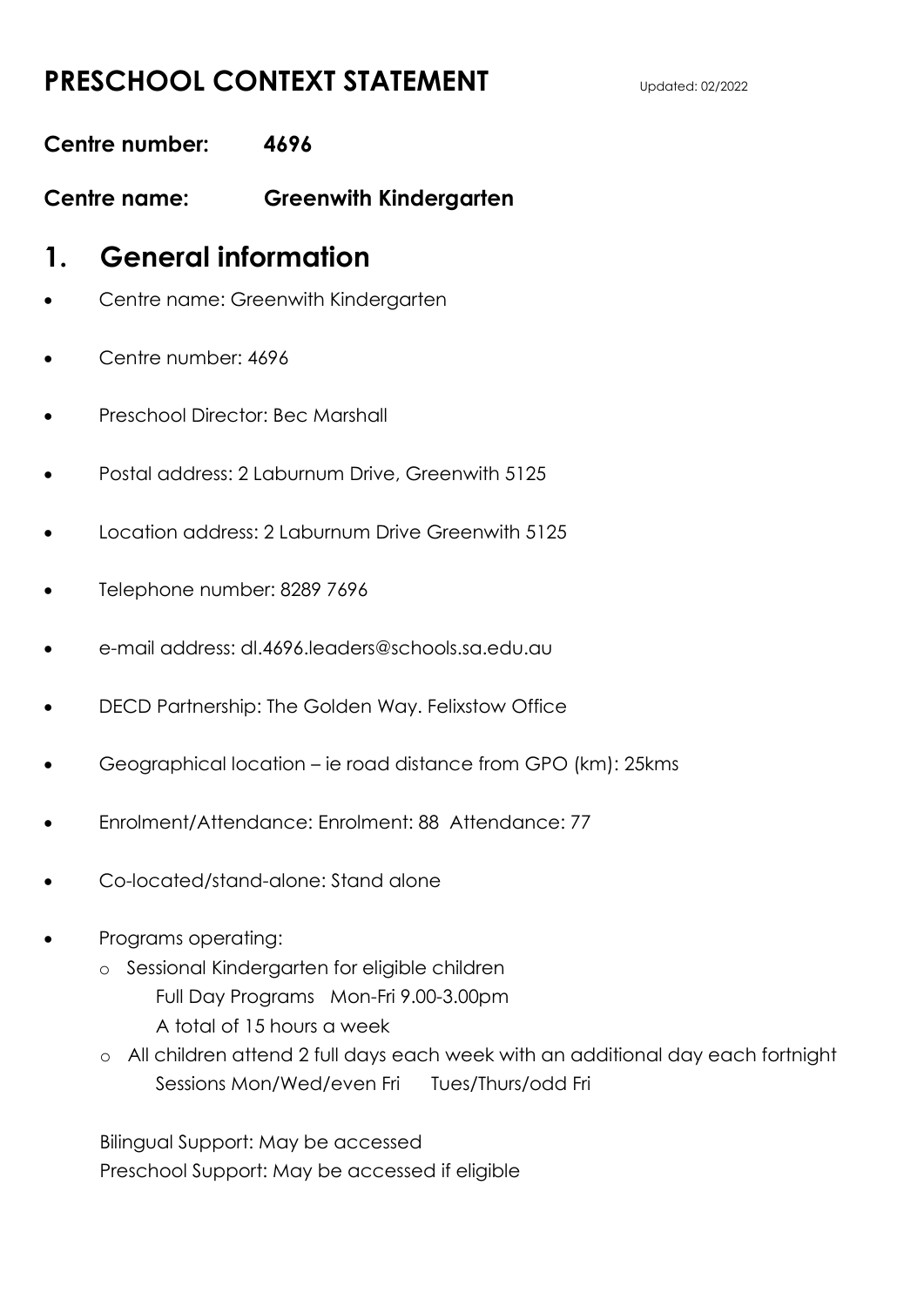# **2. Key Centre Policies**

#### **Quality Improvement Plan**

To strengthen children's ability to ise, transfer abd analyse data to solve problems, form predictions and theories

## **3. Curriculum**

# **Learning Framework**: EYLF- BELONGING, BEING, BECOMING.

Programing and Reporting use the Learning Outcomes.

#### **Philosophy**

*We provide an educational experience for children and their families that will develop life skills and competencies through a play and inquiry based program. All children are seen as*  rich and powerful learners and the educators regard themselves as co researchers of *learning with children whatever their level of ability.*

#### *For children we believe:*

- *In a holistic approach to children's learning and development. This approach is concerned with the development of every child's intellectual, emotional, social, physical, creative and spiritual potential. It seeks to engage children in the learning process and encourages personal and collective responsibility.*
- *Each child is unique and competent in their own way, and the way they think, feel and interact with others reflect this. To view the child as unique and competent is to view their potential. Children need an environment to flourish and grow their positive self esteem.*
- *Children are active and interactive learners. Children's active engagement in the learning process and their engagement with others in interactive activities or engagement with materials forms the dynamics for knowledge and understanding. Through active learning children are constantly changing, adjusting, and rearranging meaning and understanding of things.*
- *Children need real life, first hand experiences. Children are observers and explorers by nature and these experiences help develop an understanding of themselves and the environment they are in.*
- *Children grow and develop in the group and learn to respect their own and each other's rights and needs. Differences are celebrated.*

*Full philosophy can be found on our website.*